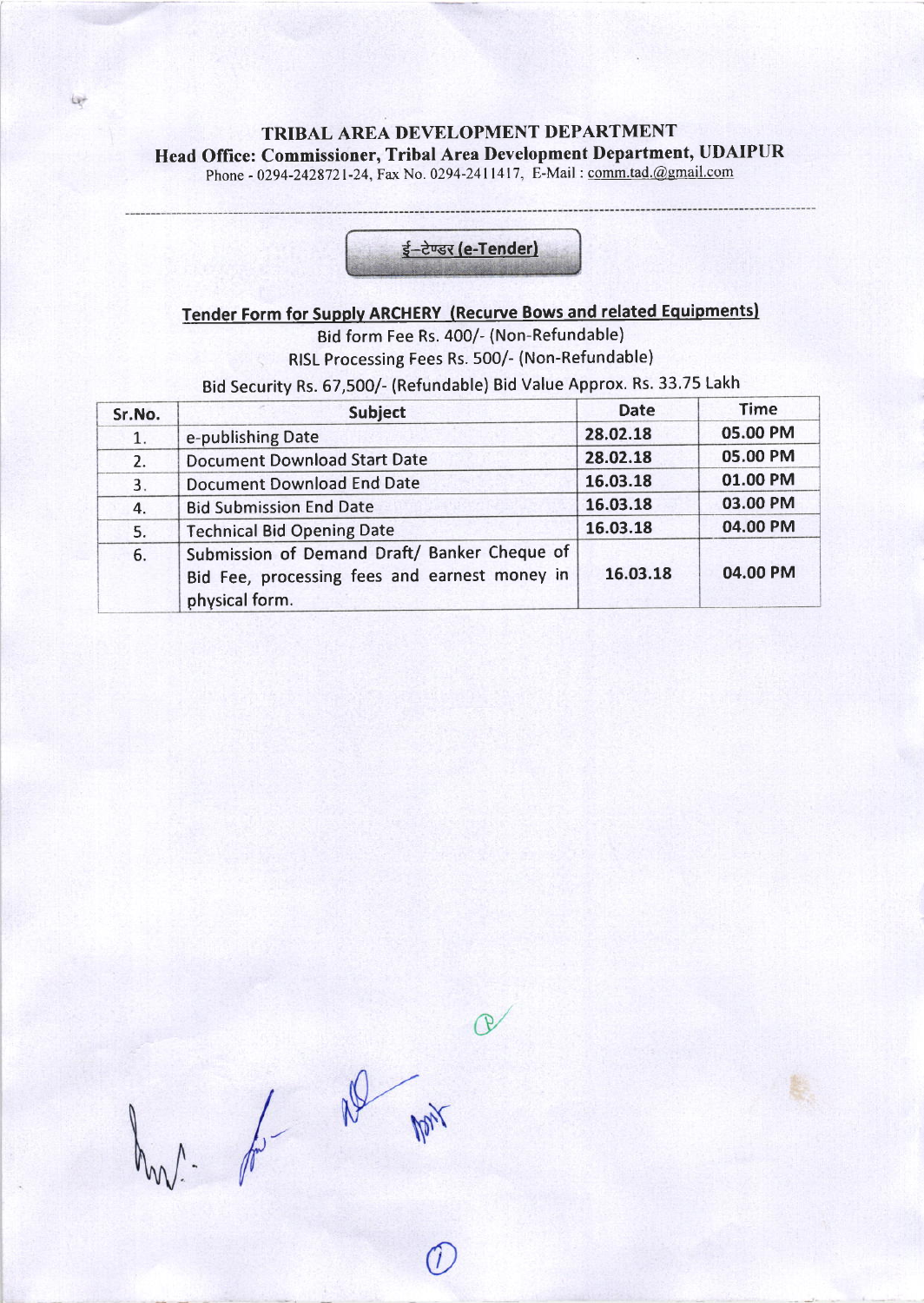#### राजस्थान सरकार

#### कार्यालय आयुक्त, जनजाति क्षेत्रीय विकास विभाग, उदयपुर

#### **Terms & Conditions--**

- 1. बोली प्रपत्र शुल्क, बोली बयाना राशि, प्रोसेसिंग शुल्क की राशि के बिना प्राप्त बोली पर कोई विचार नहीं किया जावेगा।
- बोली से सम्बन्धित नियम, शर्ते एवं बोली प्रपत्र http://eproc.rajasthan.gov.in एवं  $\mathcal{P}$ http://sppp.rajasthan.gov.in से डाउनलोड किया जा सकता है। बोलीदाता के द्वारा डाउनलोड किये गये बोली प्रपत्र का मृत्य रू. 400/ - का डी.डी. एवं बोली बयाना राशि का डी.डी. आयुक्त, जनजाति क्षेत्रिय विकास विभाग, उदयपुर के नाम एवं प्रोसेसिंग शुल्क की राशि रू. 500 / – का डी.डी. M.D., RISL, Jaipur के नाम से संलग्न कर तकनीकी बोली खुलने से पूर्व दिनांक 16.03.18 को अपराहन 4.00 बजे तक आयक्तालय में जमा कराना होगा ।
- 3. निर्धारित तिथि व समय के पश्चात प्राप्त बोली स्वीकार नहीं की जावेगी।
- 4. उक्त बोलियों को आंशिक या पूर्ण रूप से स्वीकार/अस्वीकार करने का पूर्ण अधिकार आयुक्त, जनजाति क्षेत्रिय विकास विभाग, उदयपुर को होगा।
- 5. तकनीकी बोली स्वीकार किये जाने हेतु अनिवार्य शर्ते :--
	- (a) निर्धारित बोली बयाना राशि, बोली शुल्क एवं प्रोसेसिंग शुल्क।
	- (b) बोली प्रपत्र (Bid Documents) ऑनलाइन।
	- (c) बोली के साथ नवीनतम GST/VAT Clearance Certificate/Challan/tax Return ।
	- (d) GST पंजीयन संख्या का प्रमाण पत्र स्वयं द्वारा प्रमाणित।
	- (e) आयकर विभाग द्वारा जारी पैन नम्बर की प्रमाणित प्रति।
	- (f) तकनीकी बोली प्रपत्र भरा हुआ तथा सम्बधित सभी परिशिष्ट व सभी दस्तावेज स्वयं द्वारा प्रमाणित किये होने चाहिये।
	- (g) क्रय की जाने वाली वस्तू के लिए निर्माता / डीलर / अधिकृत विक्रेता होने का वैध प्रमाण-पत्र।
	- (h) फर्म को गत 3 वर्षों में राजकीय विभागों / संस्थाओं में राशि रू. 25.00 लाख की खेल सामग्री सप्लाई का अनुभव होना आवश्यक है। इस हेतू फर्म द्वारा समुचित क्रयादेशों की प्रति प्रस्तुत की जावें।
	- (i) फर्म का गत 3 वित्तीय वर्षों (वर्ष 2014–15 से 2016–17) का औसत वार्षिक बिक्री टर्नओवर राशि रू. 25.00 लाख से कम का नहीं होना चाहिये। इस हेतू फर्म द्वारा Balance Sheet (C.A. द्वारा प्रमाणित) एवं Annexure-F में C.A.का प्रमाण पत्र प्रस्तुत किया जावे।
	- (i) बोलीदाता द्वारा Import-Export License प्रस्तुत किया जाना आवश्यक है।
	- (k) बोलीदाता द्वारा बोली में Latest and First grade Model ही Quote किया जावे।
- (1) ARCHERY (Recurve Bows and related Equipments) का एक-एक नमूना तकनीकी बोली के साथ प्रस्तुत करना होगा। नमूने के अभाव में निविदा पर विचार नहीं किया जाएगा। बोली स्वीकृति की स्थिति में कय समिति द्वारा अनुमोदित सामग्री के अनुरूप ही सप्लाई की जाएगी।
- 6. फर्म को अपना बैंक खाता संख्या मय आई.एफ.एस.सी. कोड, बैंक का नाम एवं शाखा अंकित की जानी होगी ।
- 7. क्रय की जाने वाली सामग्री की सप्लाई एफ.ओ.आर. कार्यालय, आयुक्त, जनजाति क्षेत्रीय विकास विभाग, उदयपुर में करनी होगी।
- 8. कार्य आदेश जारी करने के दिनांक से 45 दिवस की अवधि के भीतर फर्म द्वारा आईटम की सप्लाई करनी होगा। निर्धारित समयावधि में सामग्री सप्लाई नहीं करने पर नियमानूसार परिसमापित नुकसानी (L.D.) की कटौती की जावेगी।

part of Re

9. तकनीकी बोली में सफल बोलीदाता की ही वित्तीय बोली पर विचार किया जावेगा।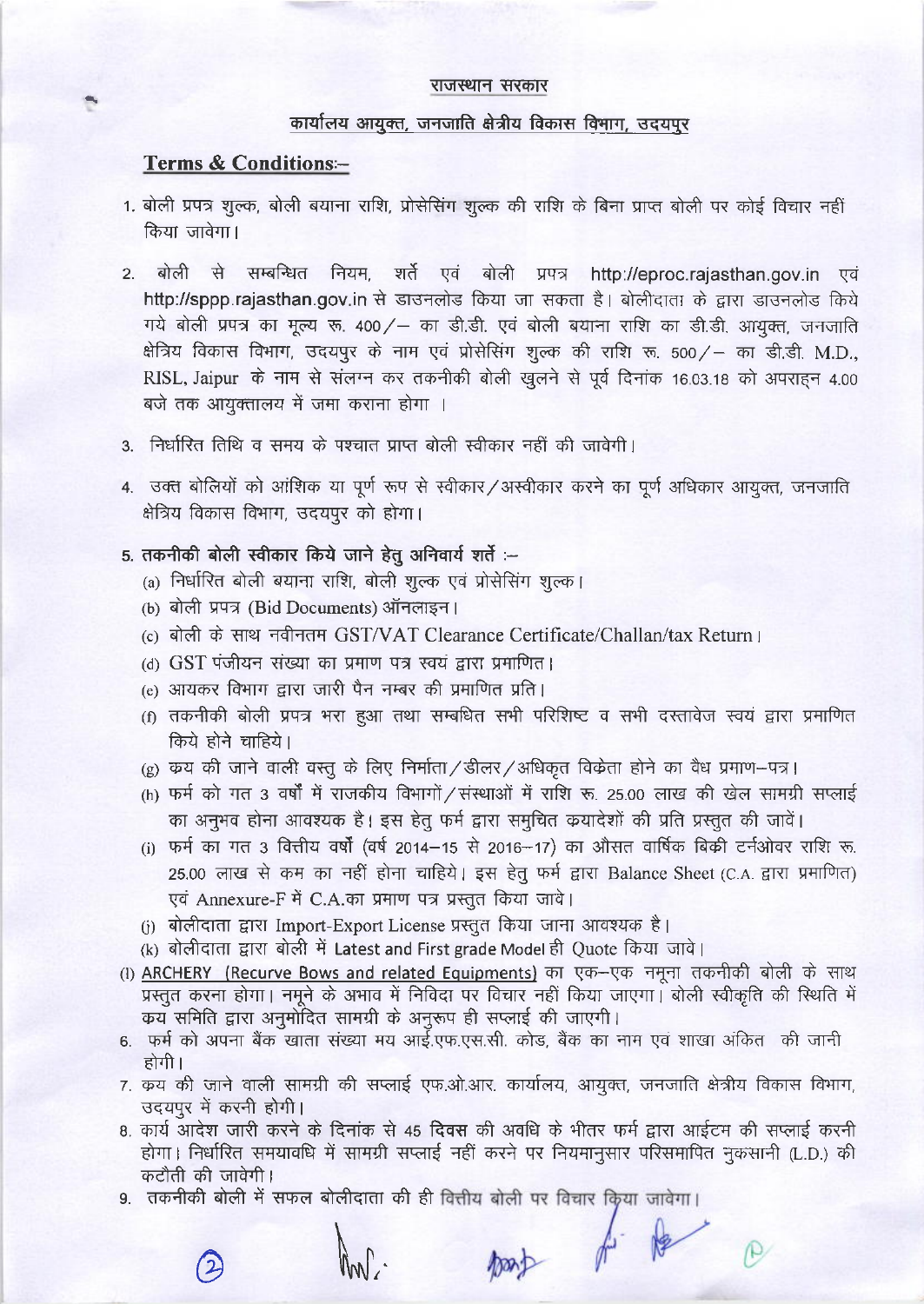।<br>इस 10. बोली में आंमत्रित दरें अनुमोदित किये जाने की दिनांक से एक वर्ष की अवधि के लिये विधिमान्य होगी। 11. बोली प्रतिभूति / कार्य सम्पादन प्रतिभूति राशि में छूट के लिये आयुक्त, उद्योग विभाग, राजस्थान जयपुर के पास रजिस्ट्रीकृत कटीर एवं लघु उद्योग विभाग उन मदों के सम्बन्ध में जिसके लिये वें इस रूप में रजिस्ट्रीकृत है, सामान का कय राजस्थान के उद्योग के अधिमान) नियम 1995 के नियम-8 के अनुसार अपेक्षित कार्यवाही जो वित्त (जीएफ एण्ड एआर) विभाग के आदेश कमांक: प1(1)वित्त/सा.नि.लेनि./2007 दिनांक 19.10.2010 परिपत्र संख्या 24/2010 में वर्णित है के अनुसार प्रस्तुत किया जाना अनिवार्य है। अन्यथा बोली बयाना / कार्य सम्पादन प्रतिभूति राशि में छूट देय नहीं होगा।

12. सामान/वस्तु की कय राशि अनुमानित है। अनुबन्ध अवधि के दौरान कय सामग्री की कुल कय अनुमानित कीमत से कम/अधिक हो सकती है। अधिकतम कय राज, लोक, उपापन में पारदर्शिता नियम 2013 के उपनियम 73 के अनुसरण मे निम्नानुसार होगी :-

- 1. संविदा के अधिनिर्णय के समय, बोली दस्तावेजों में मुलतः विनिर्दिष्ट माल, संकर्मो या सेवाओं के परिमाण में बढोतरी की जा सकेगी, किन्तू ऐसी बढोतरी बोली दस्तावेजों मे विनिर्दिष्ट परिमाण के बीस प्रतिशत से अधिक नहीं होगी । यह बोली और बोली दस्तावेजों के इकाई मूल्यों या अन्य निंबधनों और शर्तो में किसी परिवर्तन के बिना होगी
- 2. यदि उपापन संस्था परिस्थितियों में परिवर्तन के कारण उपापन की कोई विषयवस्तु उपाप्त नहीं करती है या बोली दस्तावेजों में विनिर्दिष्ट परिमाण से कम उपाप्त करती है तो बोली लगाने वाला बोली दस्तावेजों में अन्यथा उपबंधित के सिवाय, किसी भी दावे या प्रतिकर का हकदार नहीं होगा।

3. अतिरिक्त मदों या अतिरिक्त परिमाणें के लिए पुनरादेश, यदि यह बोली दस्तावेजों में उपंबधित हो, संविदा में दी गयी दरों और शर्तो पर दिये जा सकेंगे यदि मूल आदेश ई-बोली आमंत्रित करने के पश्चात दिया गया था। प्रदाय या पूर्ण हाने की कालावधि भी आनुपातिक रूप से बढायी जा सकगी | पुनरादेश की सीमाएं निम्नलिखित होंगी :-(क) संकर्मो की दशा में व्यष्टिक मदों की मात्रा का 50 प्रतिशत और मूल संविदा के मूल्य का 50 प्रतिशत, और

(ख) मूल संविदा के माल या सेवाओं के मूल्य का 50 प्रतिशत ।

- विशेष परिस्थितियों में राज. लोक उपापन में पारदर्शीता नियम 2013 के नियम 74 के अनुसार कार्य  $13<sub>1</sub>$ Fair, Transparent & equitable manner से विमाजित किया जा सकेगा ।
- 14. राज्य में दिनांक 26.01.2013 से राजस्थान लोक उपापन में पारदर्शीता अधिनियम 2012 व नियम 2013 प्रभावशील है। अतः इस बोली पर उक्त अधिनियम व नियम के सभी प्रावधान प्रभावशील होंगे।

बोलीदाता के हस्ताक्षर मय मोहर

part of Ne Co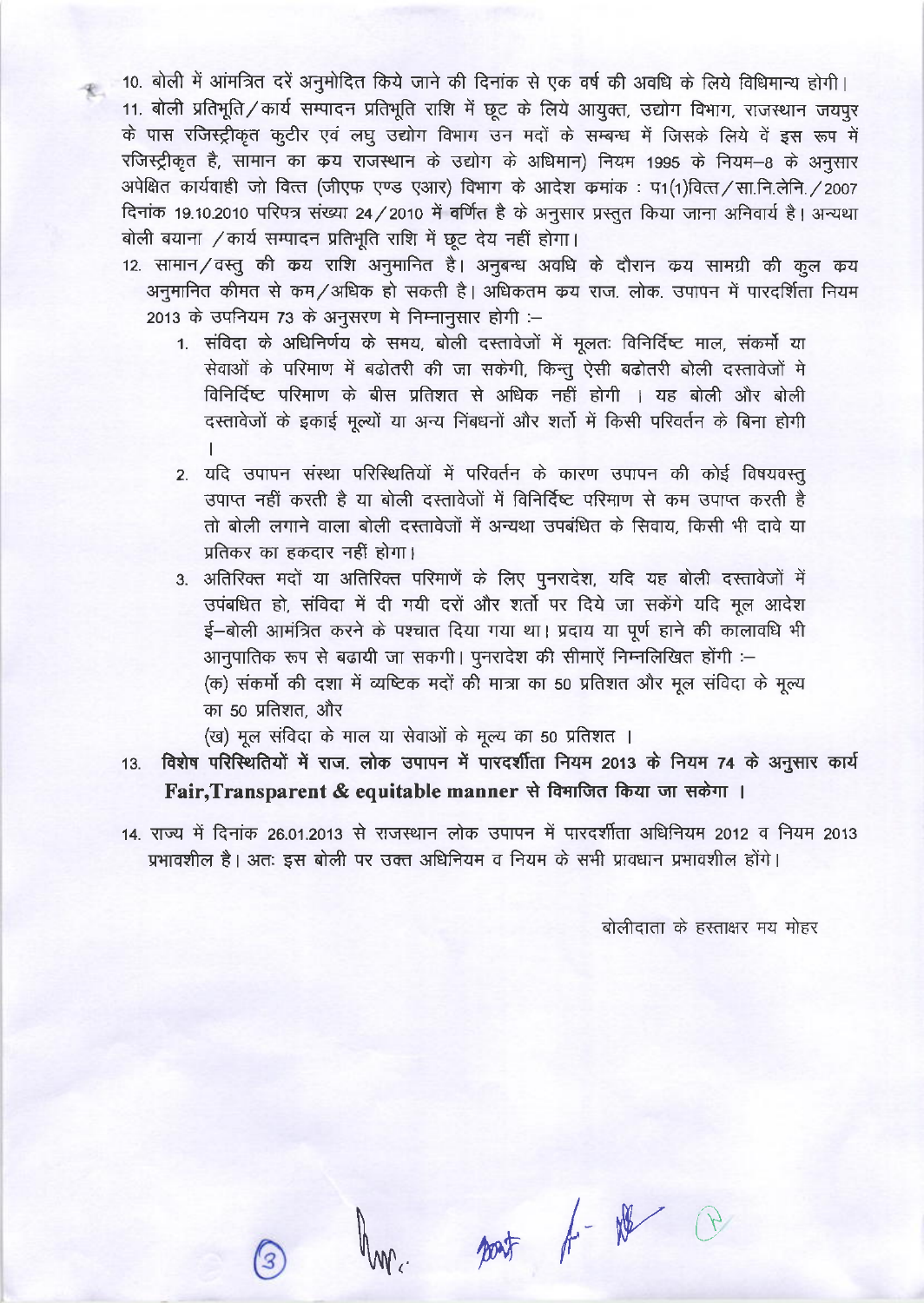### राजस्थान सरकार

图.

# <u>कार्यालय आयुक्त, जनजाति क्षेत्रीय विकास विभाग, उदयपुर</u>

## E-Tender for Supply, Installation and Commissioning of Desktop Computer

## Technical Bid Check list

| S.No.          | Type of Certificate & Other informations                                                                                           | Yes/No | Date of<br>issue/validity |
|----------------|------------------------------------------------------------------------------------------------------------------------------------|--------|---------------------------|
| $\mathbf{1}$   | Whether bid document fee submitted with e-bid<br>Provide details Banker Cheqe/DD No dt                                             |        |                           |
| $\overline{2}$ | Whether Bid security submitted with e-bid<br>Provide details DD/Banker Cheque/Challan<br>receipt no dt amount                      |        |                           |
| 3              | Whether Bid Processing fee sumitted with e-bid<br>provide details DD/Banker Cheque/Challan<br>receipt no dt amount                 |        |                           |
| $\overline{4}$ | Annexure-F (Affidevit regarding acceptance of<br>Bid terms & conditions on Rs. 50/- non judicial<br>stamp paper.)                  |        |                           |
| 5              | Whether GST<br>registration certificate<br>is.<br>submitted with e-bid                                                             |        |                           |
| 6              | Whether sales tax/VAT/GST clearance certificate<br>is submitted with e-bid                                                         |        |                           |
| $\overline{7}$ | If tax clearance certificate is not issued by the<br>concerned govt. copy of the challan or tax<br>return be submitted with e-bid  |        |                           |
| 8              | Whether SSI registration certificate issued by<br>the govt. of Rajasthan is submitted with e-bid                                   |        |                           |
| 9              | Whether original manufacturer's certificate for<br>the item submitted with e-bid                                                   |        |                           |
| 10             | Whether certificate regarding authorized<br>dealer/authorized representative issued by the<br>manufacturer is submitted with e-bid |        |                           |
| 11             | Annexure-G (Statement of turnvoer and balance<br>sheet)                                                                            |        |                           |
| 12             | Supply order of Rs. 25.00 lakh in last 3 years                                                                                     |        |                           |
| 13             | PAN Card self attessted copy                                                                                                       |        |                           |
| 14             | Scaned copy of Bid form and bid document (self<br>attested)                                                                        |        |                           |
| 15             | Copy of Import-Export License                                                                                                      |        |                           |
| 16             | Sample of ARCHERY (Recurve Bows and related<br>Equipments)                                                                         |        |                           |

 $\begin{picture}(20,10) \put(0,0){\vector(1,0){100}} \put(15,0){\vector(1,0){100}} \put(15,0){\vector(1,0){100}} \put(15,0){\vector(1,0){100}} \put(15,0){\vector(1,0){100}} \put(15,0){\vector(1,0){100}} \put(15,0){\vector(1,0){100}} \put(15,0){\vector(1,0){100}} \put(15,0){\vector(1,0){100}} \put(15,0){\vector(1,0){100}} \put(15,0){\vector(1,0){100}} \$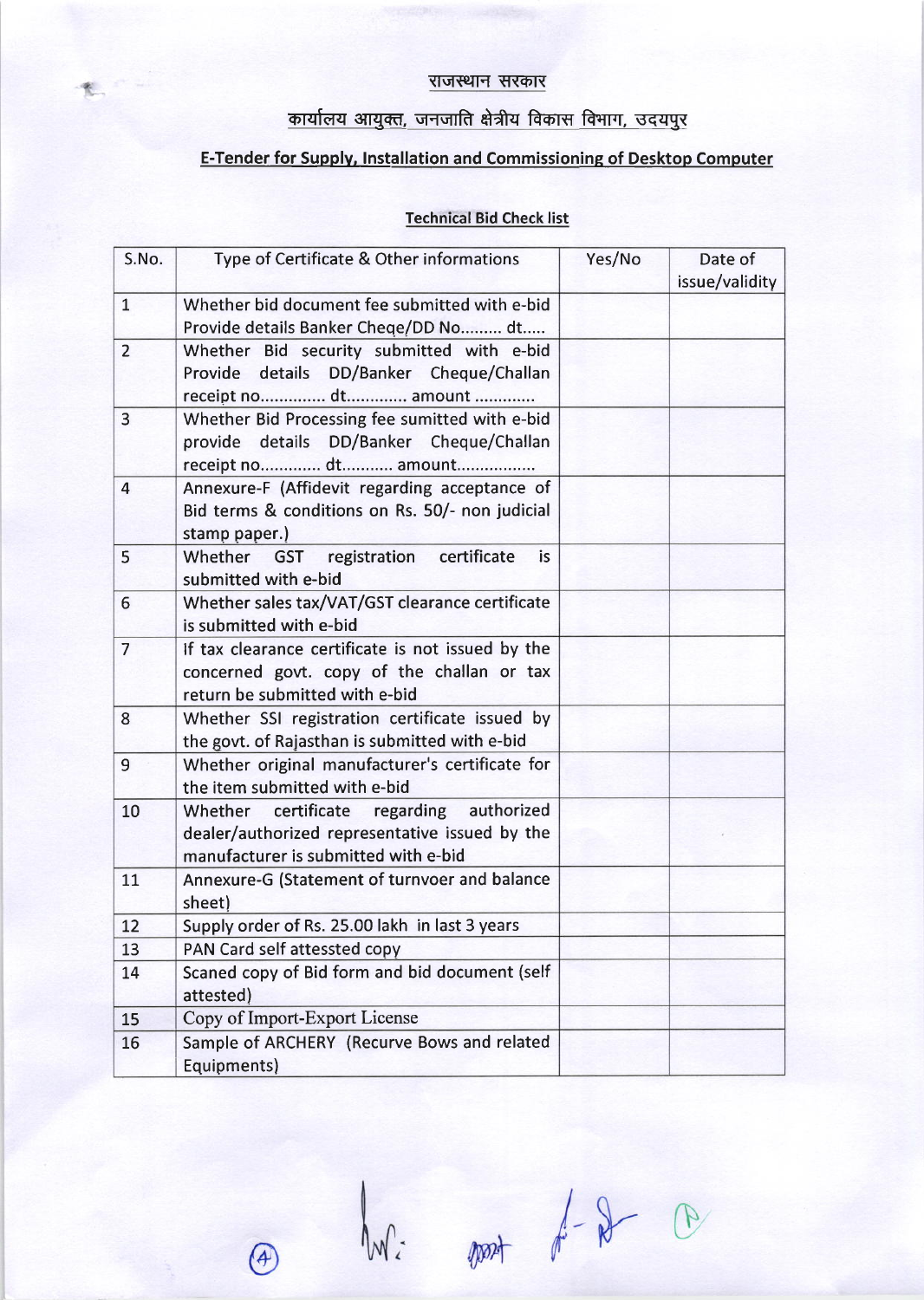## कार्यालय आयुक्त, जनजाति क्षेत्रीय विकास विभाग, उदयपुर

# परिशिष्ट "अ" (बोली प्रपत्र-क्वालिफाईंग बिड)

| बोली आमंत्रण सूचना क्रमांकः                                  | दिनांक $-$                    |
|--------------------------------------------------------------|-------------------------------|
|                                                              | के लिए बोली                   |
| (खाली स्थान मे उस आईटम का नाम लिखे, जिसके लिए बोली दी गई है) |                               |
|                                                              | ई—बोली प्रपत्र शल्क रूपये 400 |

|  | ऑनलाईन बोली प्रपत्र बेचने की अन्तिम तिथि– |                                                             | 16.03.2018 |                 | 1.00 बजे अपरान्ह तक |
|--|-------------------------------------------|-------------------------------------------------------------|------------|-----------------|---------------------|
|  |                                           | ऑनलाईन बोली प्रपत्र जमा कराने की अन्तिम तिथि–16.03.2018     |            |                 | 4.00 बजे अपरान्ह तक |
|  | ऑनलाईन तकनीकी बोली खोलने की तिथि –        |                                                             | 16.03.2018 | 4.00 बजे अपराहन |                     |
|  |                                           | 1. बोली प्रस्तुत करने वाली फर्म का नाम एवं डाक का स्थाई पता |            |                 |                     |

2. किसको सम्बोधित की गई :-- आयुक्त, जनजाति क्षेत्रीय विकास विभाग, उदयपुर

गयी है।

5. हम आयुक्त, जनजाति क्षेत्रीय विकास विभाग, उदयपुर द्वारा जारी की गई बोली दिनांक ............................. वर्णित सभी शर्तो से तथा संलग्न शीट में दी गयी उक्त बोली की अतिरिक्त शर्तो से बाध्य होना स्वीकार करते है। इनके सभी पृष्ठों पर उनके उल्लिखित शर्तो को हमारे द्वारा स्वीकार किये जाने के प्रमाण में हमने हस्ताक्षर कर दिये है। हम राज्य सरकार के उपापन संबंधी अधिनियम/नियम आदेश से आबद्व होना स्वीकार करते है।

रू. .......................... के लिए जारी किया गया है, बयाना राशि के पेटे संलग्न प्रस्तुत किया जाता है।

- 7 (क) आपूर्ति की जाने वाली सामग्री का विवरण, स्पेशिफिकेशन एवं अनुमानित मात्रा संलग्न एनेक्सर-"E" के अनुसार है ।
	- (ख) सप्लाई की जाने वाली सामग्री की दरें ऑनलाईन BOQ sheet में अकिंत की गयी है।
- 8. कार्य आदेश जारी करने के दिनांक से 45 दिवस की अवधि के भीतर फर्म द्वारा आईटम सप्लाई, स्थापना एवं कमिंशनिंग कर स्थापित करना होगा।  $h_{\text{w}}$  about  $h - \mu$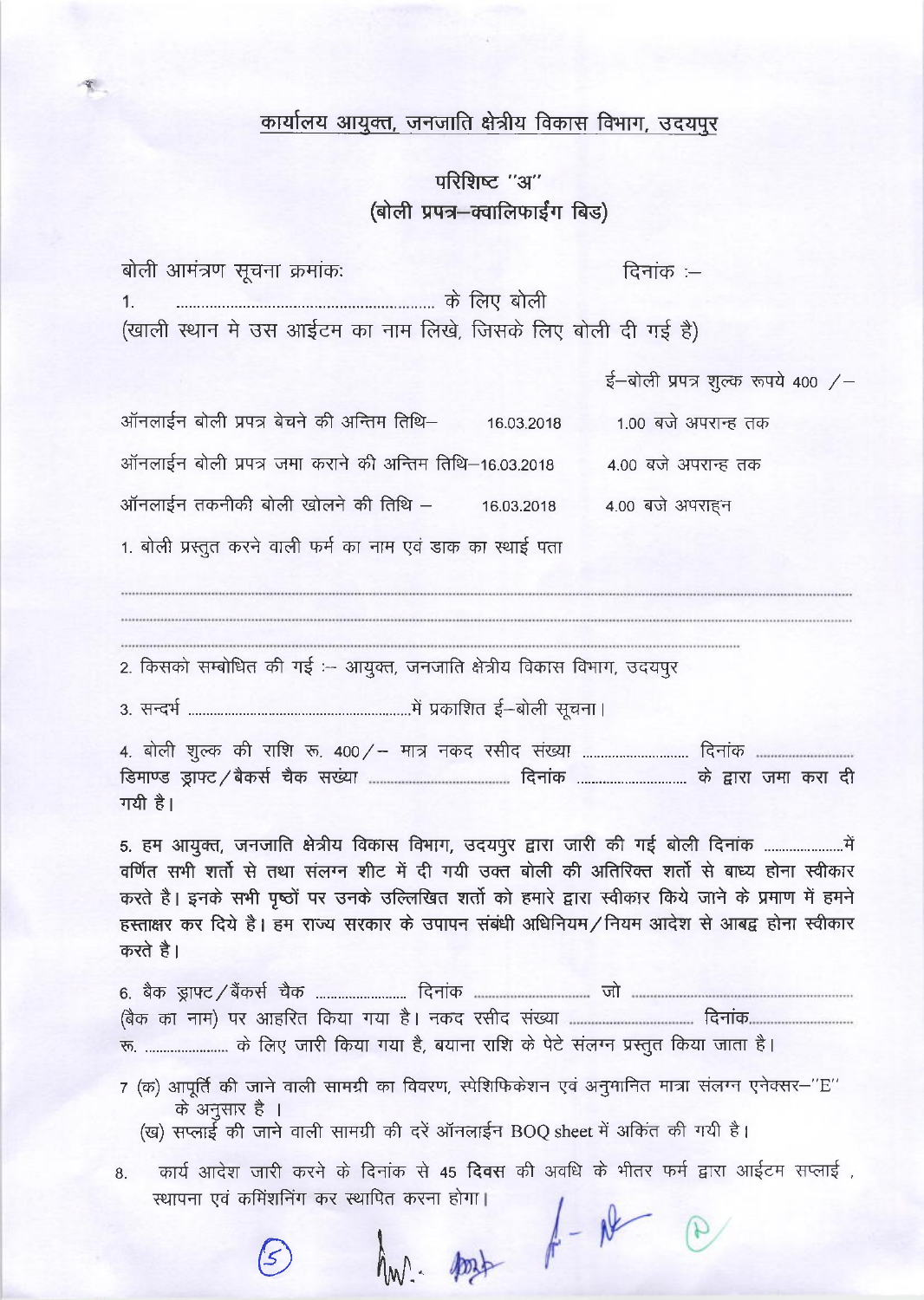- 9. ई-बोली में आमत्रिंत दरें अनुमोदित किये जाने की दिनांक से एक वर्ष की अवधि के लिये विधिमान्य होगी।
	- 10. ई-बोली के साथ नवीनतम कर चुकता प्रमाण-पत्र एवं पेन नम्बर एवं जी.एस.टी. नम्बर की प्रमाणित प्रति प्रस्तुत करना आवश्यक है।
	- 11. विनिर्माता / डीलर आदि का घोषणा पत्र संलग्न है

बोलीदाता के हस्ताक्षर मय सील

| 1. | बोलीदाता का नाम |  |
|----|-----------------|--|
|    |                 |  |

डाक का पता  $2.$ 

 $\mathcal{L}$ 

3.

| (घर) |  |
|------|--|

ई-मेल- $\overline{\mathbf{4}}$ .<br>स्थान– दिनांक—

बोलीदाता के हस्ताक्षर मय सील

post of all a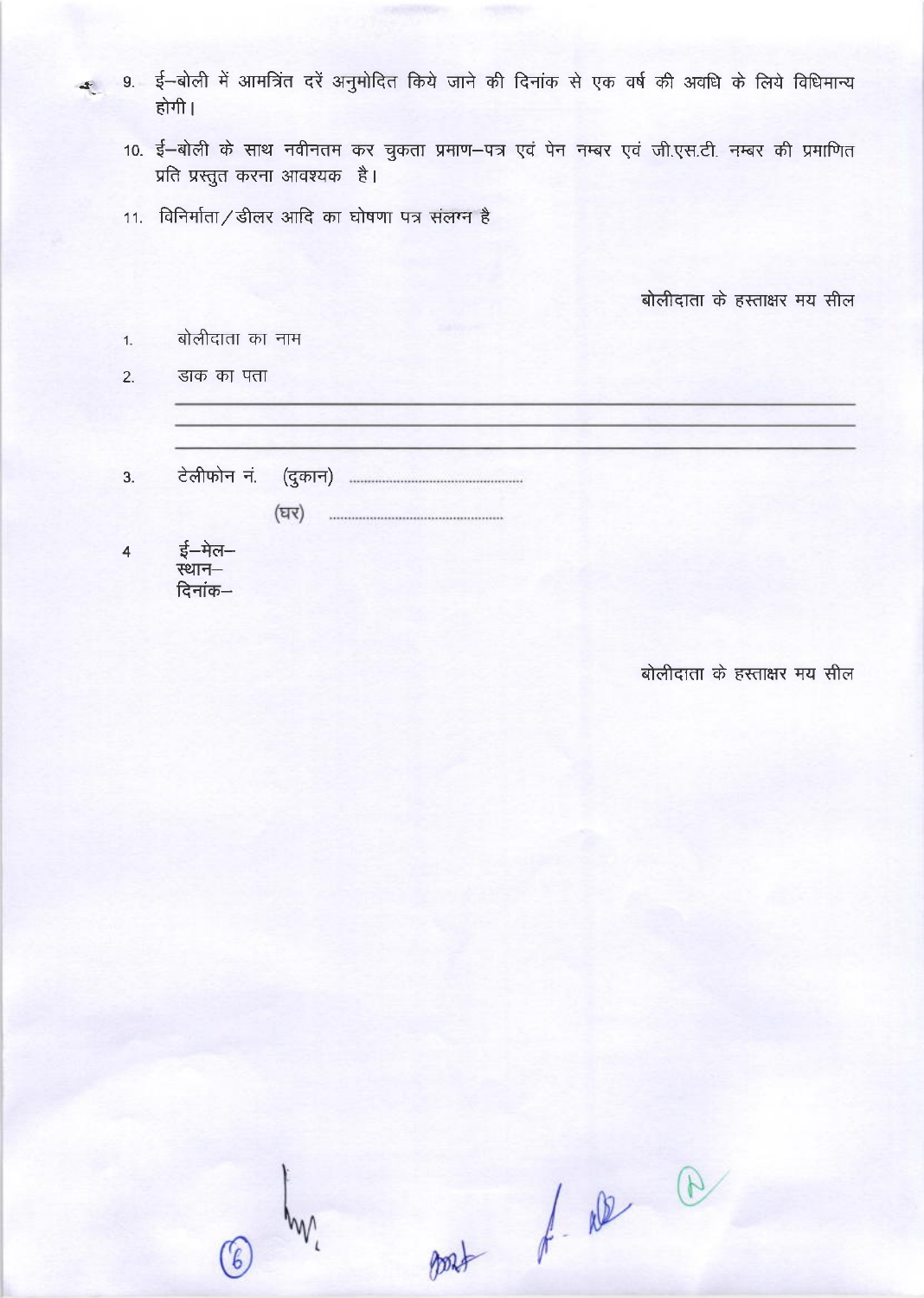#### COMPLIANCE WITH THE CODE OF INTEGRITY AND NO CONFLICT OF INTEREST:-

Any person participating in a procurement process shall-

- a) Not offer any bribe, reward of gift or any material benefit either directly or indirectly in exchange for an unfair advantage in procurement process or to otherwise influence the procurement process;
- b) Not misrepresent or omit misleads or attempts to mislead so as to obtain a financial or other benefit or avoid an obligation;
- c) Not indulge in any collusion, Bid rigging or anti competitive behavior to impair the transparency, fairness and progress of the procurement process;
- d) Not misuse any information shared between the procuring entity and the bidders with an intent to gain unfair advantage in the procurement process;
- e) Not indulge in any coercion including impairing or harming or threatening to do the same, directly or indirectly, to any part or to its property to influence the procurement process;
- f) Not obstruct any investigation or audit of procurement process,
- g) Disclose conflict of interest, if any, and

 $\mathcal{R}_{-}$ 

h) Disclose any previous transgression with any entity in lndia or any other country during the last three years or any debarment by any other procuring entity.

#### CONFLICT OF INTEREST:-

The bidder participating in a bidding process must not have a conflict of interest. A conflict of interest is considered to be a situation in which a party has interests that could improperly influence that party's performance of official duties or responsibilities, contractual obligations, or compliance with applicable laws and regulations.

- 1. <sup>A</sup>Bidder may be considered to be in conflict of interest with one or more parties in bidding process if, including but not limited to:
- a. Have controlling partners/shareholders in common; or
- b. Receive or have received any direct or indirect subsidy from any of them; or
- c. Have the same legal representative for purposes of the Bid; or
- d. Have a relationship with each other, directly or through common third parties, that puts them in a position to have access to information about or influence on the Bid of another bidder, or influence the decision of the procuring entity regarding the bidding process; or
- e. The bidder participates in more than one Bid in a bidding process. Participation by <sup>a</sup> bidder in more than one Bid will result in the disqualification of all Bids in which the bidder is involved. However, this does not limit the inclusion of the same subcontractor, not otherwise participating as a bidder, in more than one Bid; or
- f. The bidder or any of its affiliates participated as a consultant in the preparation ofthe design or technical specifications of the goods, works or services that are the subject of the Bid; or
- g. The bidder or any of its affiliates has been hired (or is proposed to be hired by the Procuring Entity as engineer-in charge/consultant for the contract.

 $\ell$  ont  $\ell$  ry